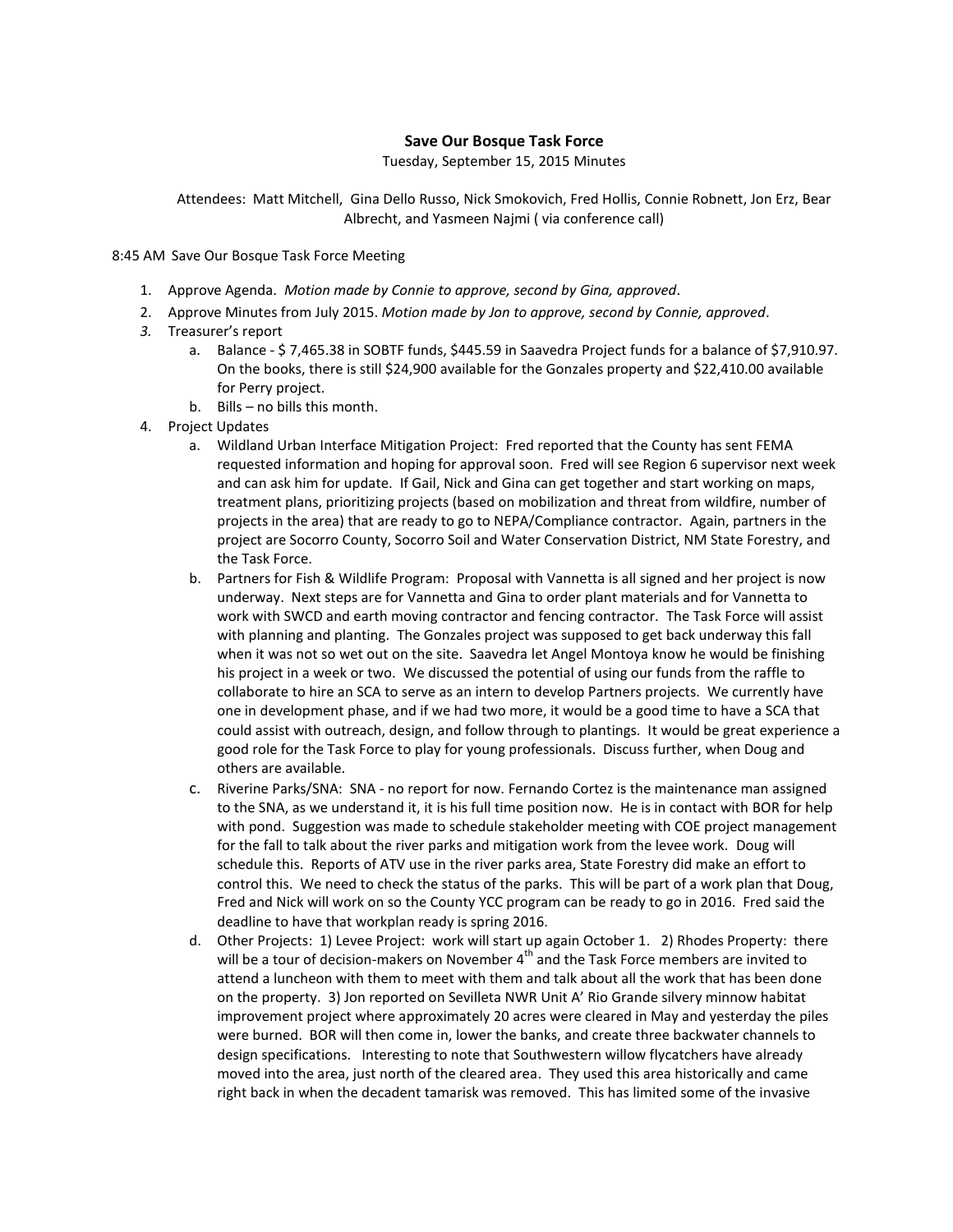work they had wanted to do for the time being, but they can still do native plantings. They will plant Coyote willow, Goodding's willow, Cottonwoods, NM olive and other species to diversify the plant mix. They designed the channels to make maintenance minimal; life of the project is 5 years with completion date of December 2016. We are invited on a site visit sometime soon, maybe around the holidays if the roads are good.

- 5. Fundraising:
	- a. Raffle final report: \$1812.78 net earnings for raffle including a generous donation from a regular supporter who didn't get to the raffle in time. Many thanks to everyone who helped with this event. These funds are earmarked for on the ground restoration. See the discussion below on how we might utilize these funds.
	- b. Fundraising Plan discussion tabled until October 6 meeting in the afternoon or later scheduled date TBD.
- 6. Bosque Conservation Day planning update (October 16, 2015): Nick left invitations at the superintendent's office and will follow up next week with calls. Now needs the commitments from agencies for stations: SWCD can't assist this year, has a prior commitment. County, yes. State Forestry, yes. Matt, yes. Fred will check with 4H. Jon will check with Sevilleta. Gina will check with Bosque del Apache and Friends of Bosque. Jon will see about doing an invasives station too. Bear will get the radios ready. Nick will check with Game and Fish. Healthy Kids Socorro, BEMP, BLM, and Bureau of Geology were other stations. Volunteers so far are Connie and Gina, probably need more. We will check in at the next meeting. Bus scholarship has been offered at one-half of costs covered by either Task Force or County.
- *7.* Trash Pickup Day (October 23, 2015): We will meet on the west side of the Low Flow Conveyance Channel at Otero Street. Park off to the side to not block traffic since the levee work will be underway. We will be working north and south from here. We want to make sure we get to south to Brown Arroyo this time, but would be great if we worked north to the flood control along the LFCC too. In this way, we would have followed the IWC clearing projects and picked up everywhere that they cleared and made sure trash was cleared in those areas. MRGCD will provide dump truck and back hoe. County will have a dumpster on site. Hope everyone can make it. We will check in at the next meeting.
- *8.* Tour and roundtable discussion planning session: Host a discussion with stakeholders on the following topics and follow this with a tour of some of the restoration areas and a public outreach event later in the season. Fred and Doug will help Gina organize this. (Tentative date early November) Topics could include:
	- restoration efforts planned or underway in the reach including but not limited to Task Force, County, COE, BOR, ISC, private lands programs (SWCD, NRCS and Partners), private landowners, Refuges, others,
	- funding strategies for getting this work done,
	- coordination and partnering on projects,
	- depletions offsets for restoration work,
	- mitigation if SunZia powerline goes through,
	- Endangered species status in the reach and Biological Assessment Conservation Measures.
		- Design public outreach event to follow this roundtable/tour.
- **9.** Other agenda items: 1) NRCS local workgroup meeting on the 22<sup>nd</sup> the Task Force is invited. Nick and Gina will be attending. 2) Grace Haggerty of the Interstate Stream Commission and Todd Caplan will present on their current and planned projects in the San Acacia Reach at the October 6 Task Force meeting. 3) Gina will ask Dustin Armstrong to report on the Tamarisk leaf beetle at the next Task Force meeting **(called and he will make it if he can)**
- *10.* Website: we need to streamline our website and train someone on the board or a volunteer to assist Bear with this task. We will work on this in the fall because it will be important to our outreach and fundraising plan. Before the next meeting Connie will look at our website and use website design software to see how we might streamline and make our website great!!!! We will get pictures organized and in to Connie and Bear when they need them. Then Bear will work with us to see how it will fit with our current website and how to best move forward. Jon suggested Facebook as another outreach tool and may